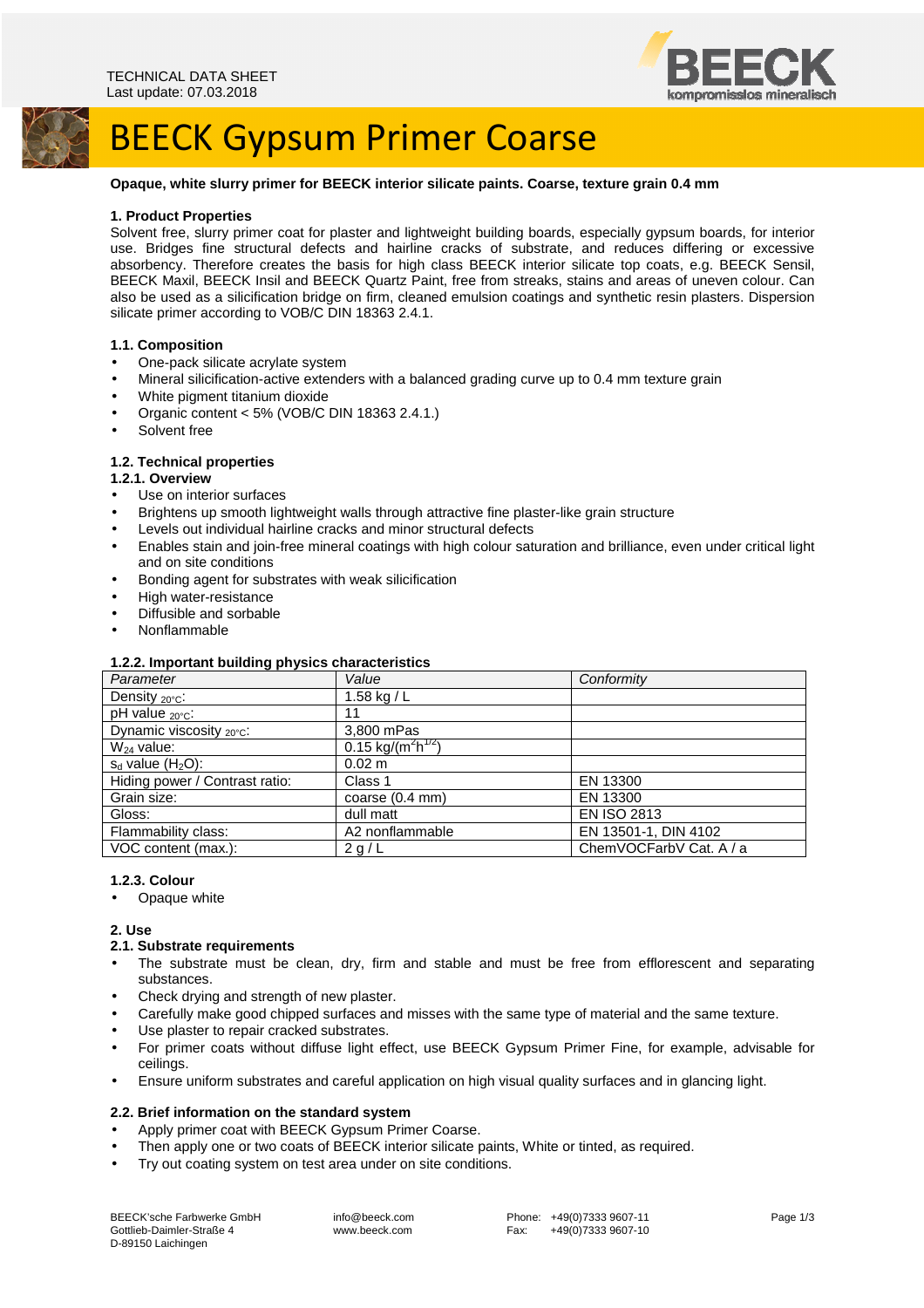

# BEECK Gypsum Primer Coarse

## **2.3. Substrate and preparatory treatment**

#### • **Gypsum boards:**

Ensure proper installation and required surface quality and evenness tolerances under the given on site conditions (VOB/C and quality level 3 or 4, according to good practice guide No. 2 issued by the German gypsum industry association (Bundesverband der Gipsindustrie e.V.)). Apply primer coat to whole surface with BEECK Gypsum Primer Coarse. To achieve a uniformly surface, permanent protected against cracks, use a fabric all over.

• **Lime plaster (PI/CSII), lime-cement plaster (PII), cement plaster (PIII) gypsum plaster, plaster stucco:**  Check plaster for drying and strength. Use BEECK Etching Fluid to remove sinter skin on solid lime based plaster or grind off. Do not etch thin coat plasters, gypsum or composite systems. Stabilise highly absorbent or superficially chalking, however, firm substrates with BEECK Fixative, thinned with 2 parts water. Use BEECK Gypsum Primer Coarse mainly on gypsum based surfaces.

## • **Calcium silicate masonry, brick, concrete, synthetic resin plaster:**

Check for absorbency, moisture damage and efflorescence (e.g. salt edges). Clean, make good crumbling joints. Coat highly absorbent areas with BEECK Fixative, thinned with 2 parts water. Thoroughly clean concrete with water and BEECK Formwork Oil Remover according to the factory specifications and rinse off with clean water. Test the wettability of the cleaned substrate by spraying on water.

## • **Old coatings:**

Check for firmness and try out on a test area, prime with BEECK Gypsum Primer Coarse. Completely rinse off distempers and tempera paints. Brush off chalking mineral coatings. Clean matt, firm emulsion coatings. Strip or grind off oil paint, lacquer and latex coatings. Check critical coatings for compatibility.

- **Unsuitable substrates** are efflorescent, less stable and non alkali-resistant substrates, e.g. wood-based materials (MDF, OSB) and clay or loam. Check critical surfaces for compatibility.
- **Defective substrates** require a differentiated approach. Seal Gypsum boards which tend to discoloration and efflorescence, pretest. Apply renovation plaster to damp, salt contaminated areas, basement walls and base areas.

## **2.4. Application instructions**

### **2.4.1. General information**

Check substrate suitability as required (see 2.1 and 2.3). Pay particular attention to the absorbency, strength and texture of the respective substrate. Try out on a test area before using on high quality and critical surfaces. Ensure that the product is used by qualified persons only.

- Carefully cover surfaces which are not to be treated especially glass, ceramics, window sills, expansion joints, lacquer and anodic coatings – and protect them from splashes.
- Provide personal protective equipment.
- Before use, stir BEECK Gypsum Primer Coarse thoroughly with a powered mixing paddle.
- Apply unthinned or if used on highly absorbent, gypsum-based substrates: thin with approx. 5 % water.
- Do not use on hot surfaces.
- Minimum application temperature: + 8°C
- Drying time: at least 12 hours per pass.

### **2.4.2. Application**

With roller or brush. Apply on self-contained areas with a thin coating, no overlapping and uniformly in one continuous pass with a cross coat.

- **Application with roller or brush:** 
	- Rollers and brushes with a uniform coating finish are suitable.
	- Avoid roller edge marks, ridges, grain pockets and joins. Check the uniformity of the application in glancing light while applying the product.
	- Cut-in edges smoothly and seamlessly, wet-on-wet, together with the main area.
	- As a brushed surface, use a BEECK Mineral Paint Brush to spread without brushing in any particular direction.
	- Topcoats after at least 12 hours with BEECK interior silicate paints.

### **3. Application Rate and Container Sizes**

The application rate, i.e. the quantity required for smooth, normally absorbent substrates is approx. 0.24 kg BEECK Gypsum Primer Coarse per m² and pass. Try out on a test area on site to determine substrate-related application rate differences.

Container sizes: 8 kg / 20 kg

## **4. Cleaning**

Thoroughly clean equipment, tools and soiled clothing with water immediately after use.